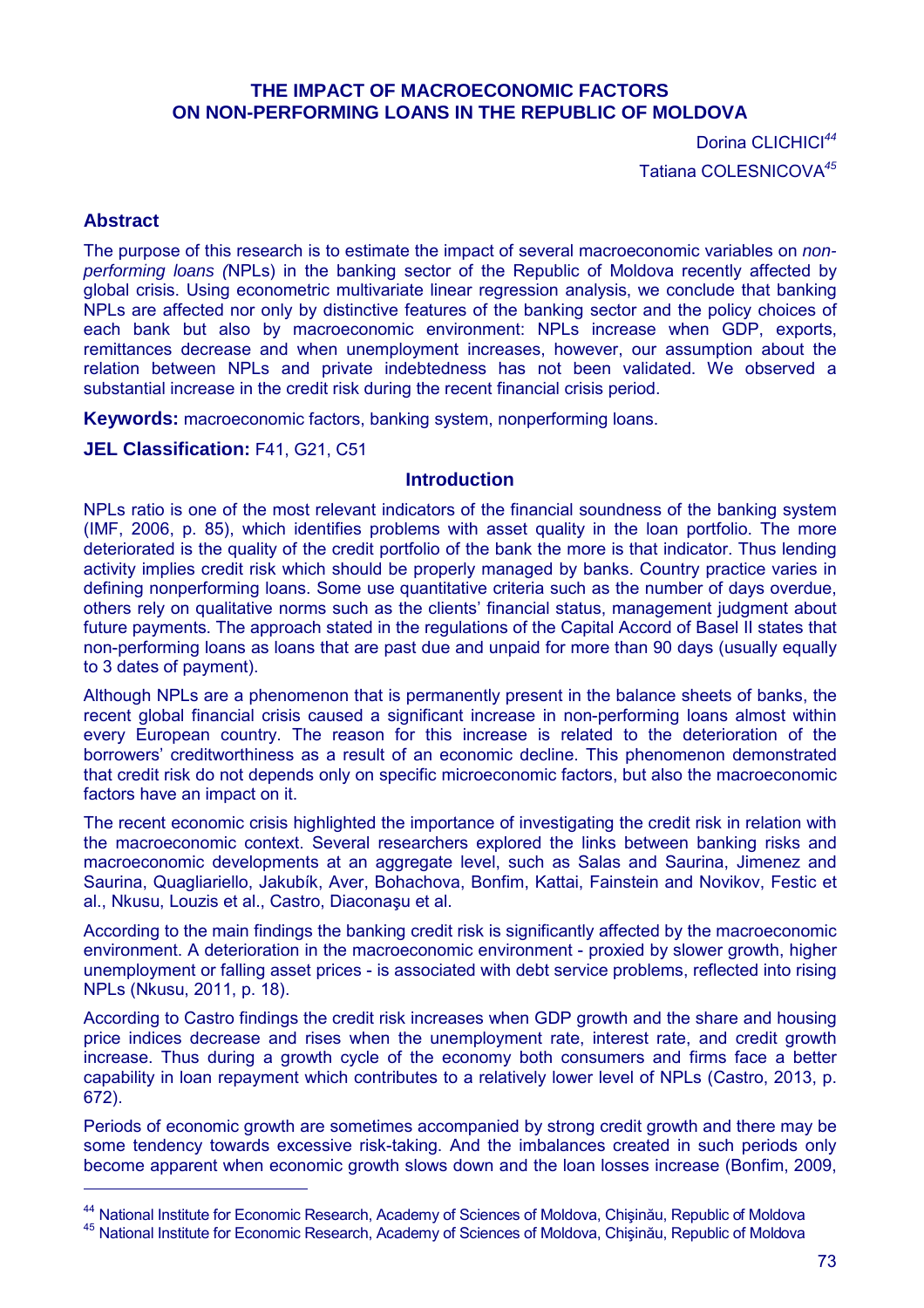p. 281). Jimenez and Saurina, Bohachova explore the link between banking system and business cycle. In good times both borrowers and lenders are overconfident about investment projects and their ability to repay and to recoup their loans and the corresponding fees and interest rates. Banks' overoptimism about borrowers' future prospects, coupled with strong balance sheets and increasing competition, brings about more liberal credit policies with lower credit standards (Jimenez and Saurina, 2006, p. 66). As banks provide intermediary functions for the real economy, they are exposed to business cycle conditions that determine the aggregate health of the real economy. As economic conditions worsen during recession periods, the riskiness of intermediation tends to rise (Bohachova, 2008, p. 1). The procyclicality of banking sector performance and high economic activities growth is a signal of an economy overheating and therefore a slowdown in economic activity is likely to accelerate the growth of the NPL ratio (Festic et al., 2011, p. 310). Louzis finds that not only the real GDP growth rate, the unemployment rate and the lending rates have a strong effect on the level of NPLs, but also some bank-specific variables such as performance and efficiency indicators (Louzis et al., 2012, p. 1017).

The mentioned above studies explore the impact of different macroeconomic variables on NPLs dynamics such as: GDP growth rate, exchange rate fluctuations, terms of trade, interest rate changes, inflation, the rate of loan growth, public debt, housing price index, share price indices etc. None of the studies considered the impact of remittances and exports on NPLs dynamics, the most important drivers of economic growth in the Republic of Moldova. Thus, we additionally go beyond the existing work by asking whether NPLs dynamics in the banking system depends on the remittances and exports.

Taking into consideration that changes within macroeconomic environment translate themselves into changes in the quality of a loan portfolio, the purpose of our study is to identify the impact of several macroeconomic factors on NPLs specific for the economic development of the Republic of Moldova. In this regard we use the econometric multivariate linear regression analysis. The article reviews the existing literature on the determinants of the credit risk, describes the data and the hypotheses to test, explains the econometric model and presents the empirical results. The main findings are presented in the conclusion section.

# **Description of the problem and hypotheses to test**

The general effect of the recent financial crises on Moldovan banking system was felt especially *on the banks' asset side*. Sudden increase of credit risk during this period led banks to restrict lending and to significantly increase the allowances for loan losses. The effects of the crisis were felt indirectly by the banks, especially through the channel of *remittances* and *foreign trade*. These macroeconomic indicators diminished substantially as a result of economic decline in Europe, particular in 2009. The decline of private consumption in the euro area as a result of crisis has contributed to a sudden decrease in Moldovan exports to EU and of the volume of remittances in 2009 and 2012. The crisis events have negatively influenced creditworthiness of Moldovan borrowers and respectively the quality of local banks' loan portfolios.

Proceeding from the specific situation that exists on the Moldovan banking system, we have chosen 5 independent variables which we assume to have influence on the volume and the dynamic of banking sector's NPLs: GDP growth rate, export growth rate, remittances growth rate, unemployment rate and private indebtedness. There is an interdependence of macroeconomic factors which reinforces their individual influence on bank risk, but can also make an empirical assessment of their relative importance for bank risk difficult.

We developed the following hypotheses about the character of relationship between the macroeconomic variables and NPLs.

We assume that a drop in the growth rate of GDP will lead to an increase of the NPLs, i.e. in the banking credit risk. GDP growth rate is used as a broad measure of business cycle conditions. According to the findings of Bohachova, Festic *et al.*, Castro, etc. during a growth cycle of the economy (GDP growth) the total incomes raise, and in consequence both consumers and firms face a better capability in loan repayment, which contributes to a relatively lower share of NPLs to total loans. As the expansionary period continues, however, credit is extended to lower-quality debtors and subsequently, when the macroeconomic environment develops less favorably, nonperforming loans and loan losses increase.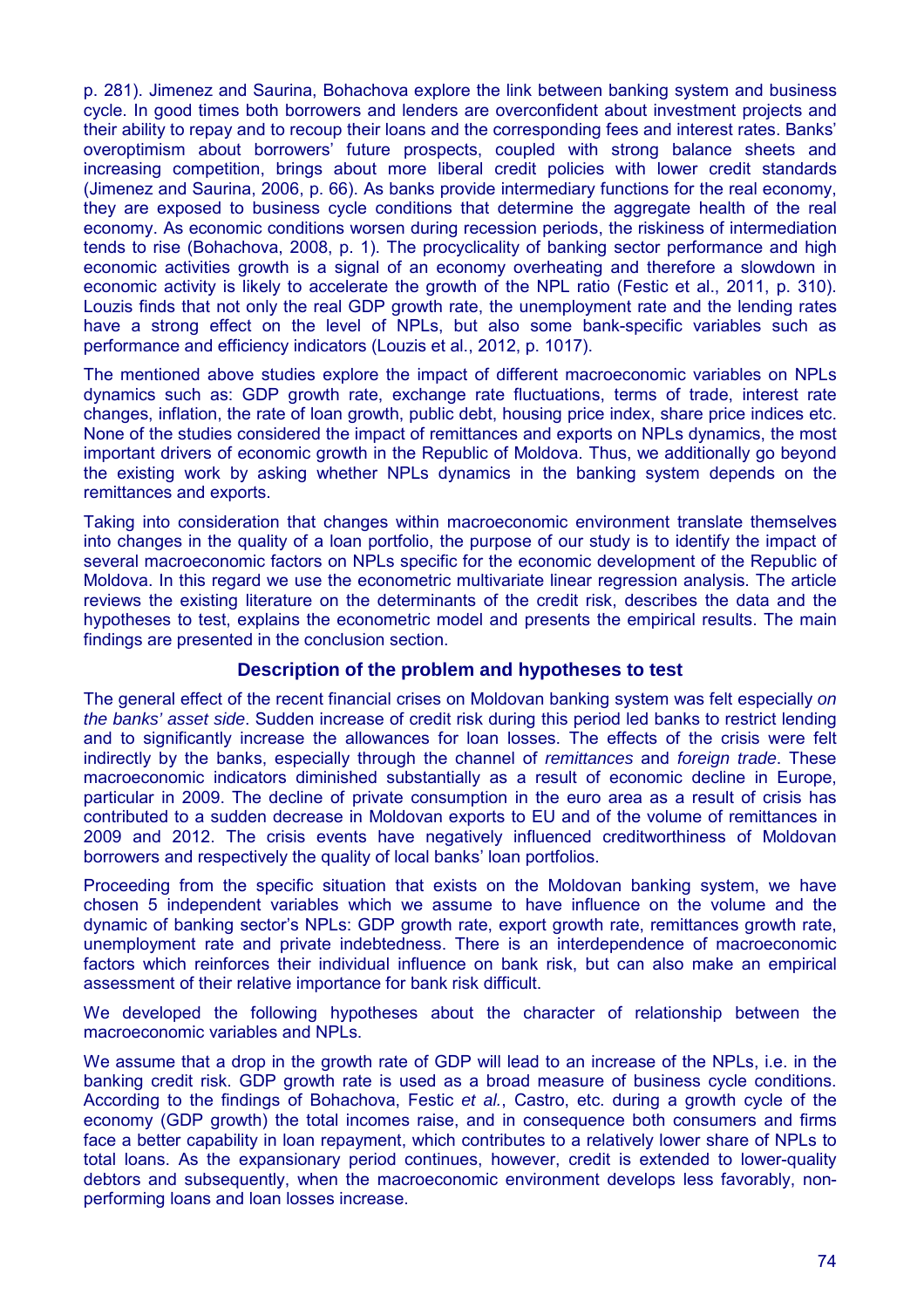The export growth rate may provide additional information regarding the impact of economic conditions. A decline in exports should lead to a decline of firms' revenues, and in consequence firms face a lower capability in loan repayment, which contributes to a relatively higher share of NPLs to total loans.

Another major source of income of households and firms in the Republic of Moldova is remittances. A consequence of the migration of workers is a reverse flow of remittances to support dependent relatives, repayment of loans, investment and other purposes. Moldova's d*ependence on remittances* is one of the highest in the world – with 24,5 percent of GDP Moldova ranks 5th in the world in 2012 at this aspect (World Bank, 2013, p. 3). It enhances the financial system vulnerability to potential volatility in these inflows. Remittances increase households' incomes and improve financial intermediation which can improve growth prospects for the country overall. A decline of this indicator will lead to a decline of households' incomes, and in consequence they face a lower capability in repayment of previous contracted loans, which contributes to a higher share of NPLs to total loans.

The relation between unemployment rate and NPLs has a positive nature, i.e. an increase in the unemployment rate will lead to a decline of households' incomes, which in its turn will increase the debt burden of households. On the other hand, a high unemployment rate means a drop in the effective demand and as a consequence it will decrease the production. Thus, the relation between unemployment rate and NPLs is directly proportional: an increase in the unemployment rate will lead to an increase in the rate of nonperforming loans.

Another independent variable we consider is private indebtedness, calculated as the ratio of total gross loans to GDP. High debt burdens make debtors more vulnerable to adverse shocks affecting their wealth or income, which raises the chances that they would run into debt servicing problems. Our assumption is that an increase of this indicator in Moldova's banking system has an influence on the vulnerability of borrowers to shocks and in its turn it will influence the future capability of loans repayment. Therefore, we assume a positive relation between the private indebtedness and the NPLs.

#### **Methodology and data sources**

Linear regression is an approach for modeling the relationship between a scalar dependent variable *y* and one or more explanatory variables denoted *X*. The case of one explanatory variable is called *simple linear regression*. For more than one explanatory variable, the process is called *multiple linear regression*. This term should be distinguished from *multivariate linear regression*, where multiple correlated dependent variables are predicted. In our case, for the regression analysis, we used a *multivariate linear regression.* The formula for a multivariate regression line is (Formula 1):

$$
y_i = a_0 + \sum_{i=1}^n a_i x_i + \varepsilon,\tag{1}
$$

where  $y_i$  is the endogenous variable;  $a_i$  are parameters of regression, which show the average influence of individual fluctuation by exogenous variable  $x_i$  on the y, *i*=1, …, *n*;  $x_i$  are the exogenous variables influencing fluctuation of  $y$ ,  $i = 1, ..., n$ ;  $\varepsilon$  is casual or stochastic component.

The dataset consists of a panel of macroeconomic and banking annual data spanning the period from 2000 to 2013. Macroeconomic data used for empirical analysis of theoretical hypotheses come from Moldovan statistical database - all available online. NPLs is modeled at the macroeconomic level from the consolidated balance sheet of Moldova's banking sector. Banking data are taken from the database of the National Bank of Moldova and includes data on 14 Moldovan banks. The credit risk is measured as the ratio between the (aggregate) banks' nonperforming loans in their balance sheets and the total gross loans. This represents the dependent variable that will be used in our model. This variable is modeled at the aggregate level from the consolidated balance sheet of Moldova's banking sector.

Taking into account mentioned in the previous section macroeconomic variables, the resulting equation is as follows (Formula 2):

 $NPL(y_i) = a_0 + a_1 \times qdp$  growth rate+a<sub>2</sub>× export change+a<sub>3</sub>× remittances change+

 $+a_4 \times$  unemployment rate+a<sub>5</sub>× private indebtedness (2)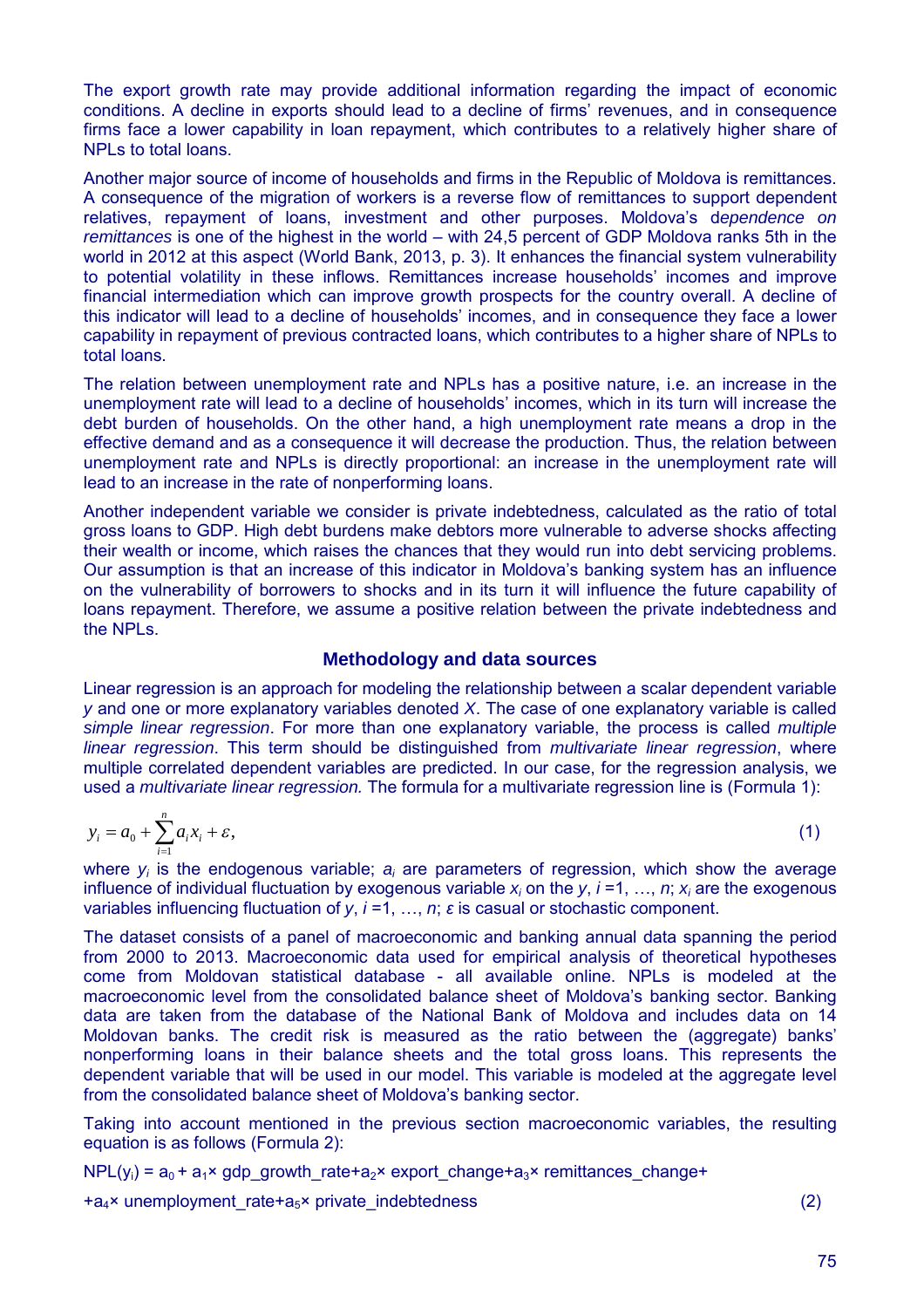where the dependent variable is *NPL* and independent variables are the set of the factors influencing the *i*-th variable includes some macroeconomic indicators of the country.

*xi* are the macroeconomic indicators of the country: GDP growth rate *(gdp\_growth\_rate);* Export change *(export\_change*), the Remittances change *(remittances\_change)*, the Unemployment rate *(unemployment\_rate)*, the Private indebtedness *(private\_indebtedness)*.

The resulting equation was calculated using the program Stata/SE 9.2 with the aforesaid factors. The results of the multivariate linear regression include coefficients of the model with their standard errors. Coefficients were calculated using the least squares approach. Statistical significance of the calculated coefficients is on the level of 5%.

### **Results obtained**

Estimations of the coefficients for our econometric model and their statistical significance are presented in the Table 1. Most of the coefficients which explain the impact of factors are expected and statistically significant.

#### **Table 1**

### **Estimation of the impact of macroeconomic determinants on NPLs in Republic of Moldova**

| <b>Variable name</b> | <b>Variable interpretation</b> | Coef.        | Std. error |
|----------------------|--------------------------------|--------------|------------|
| gdp_growth_rate      | GDP growth rate                | $-0.6048626$ | 0.6087085  |
| export_change        | Export growth rate             | $-0.0227912$ | 0.1358579  |
| remittances_change   | Remittances growth rate        | $-0.0565172$ | 0.1089813  |
| unemployment_rate    | Unemployment rate              | 0.8907301    | 1.785388   |
| private_indebtedness | Private indebtedness rate      | $-0.0471661$ | 0.3094421  |
| cons                 | Constant                       | 10.21552     | 20.76098   |
| <b>F</b> statistic   |                                | 0.77         |            |
| <b>Prob&gt;F</b>     |                                | 0.5952       |            |
| <b>R-squared</b>     |                                | 0.3257       |            |
| <b>Root MSE</b>      |                                | 5.3471       |            |

assessment of all coefficients is at 5% significance level

 Sources: authors' calculation according to the data base of National Bureau of Statistics of Republic of Moldova and National Bank of Moldova

The empirical results provide evidence that there is an inversely proportional relationship between GDP growth rate, export growth rate, remittances growth rate and the dependent variable - NPLs is validated for Republic of Moldova. The recent crisis events have negatively influenced the above mentioned macroeconomic variables which in their turn influenced NPLs.

Thus the results show that a drop in the GDP growth rate in its turn diminished the creditworthiness of Moldovan borrowers and the quality of local banks' loan portfolios by 60.48%.

The export growth rate also negatively influenced the NPLs. Thus the results showed an inversely proportional relationship between export growth rate and NPLs. The analysis of estimations in the researched period revealed that the decrease of this independent variable influenced negatively NPLs by 2,27%.

An inversely proportional relationship was detected between remittances growth rate and NPLs. This variable diminished the creditworthiness of Moldovan borrowers and the quality of local banks' loan portfolios by 5,65%.

The empirical results provide evidence that there is a positive relationship between unemployment rate and NPLs, thus our assumption is validated and is according to the economic theory. This variable diminished the quality of local banks' loan portfolios by 5,65%.

Only the hypothesis about the influence of private indebtedness on dependent variable - NPLs is not validated by the model.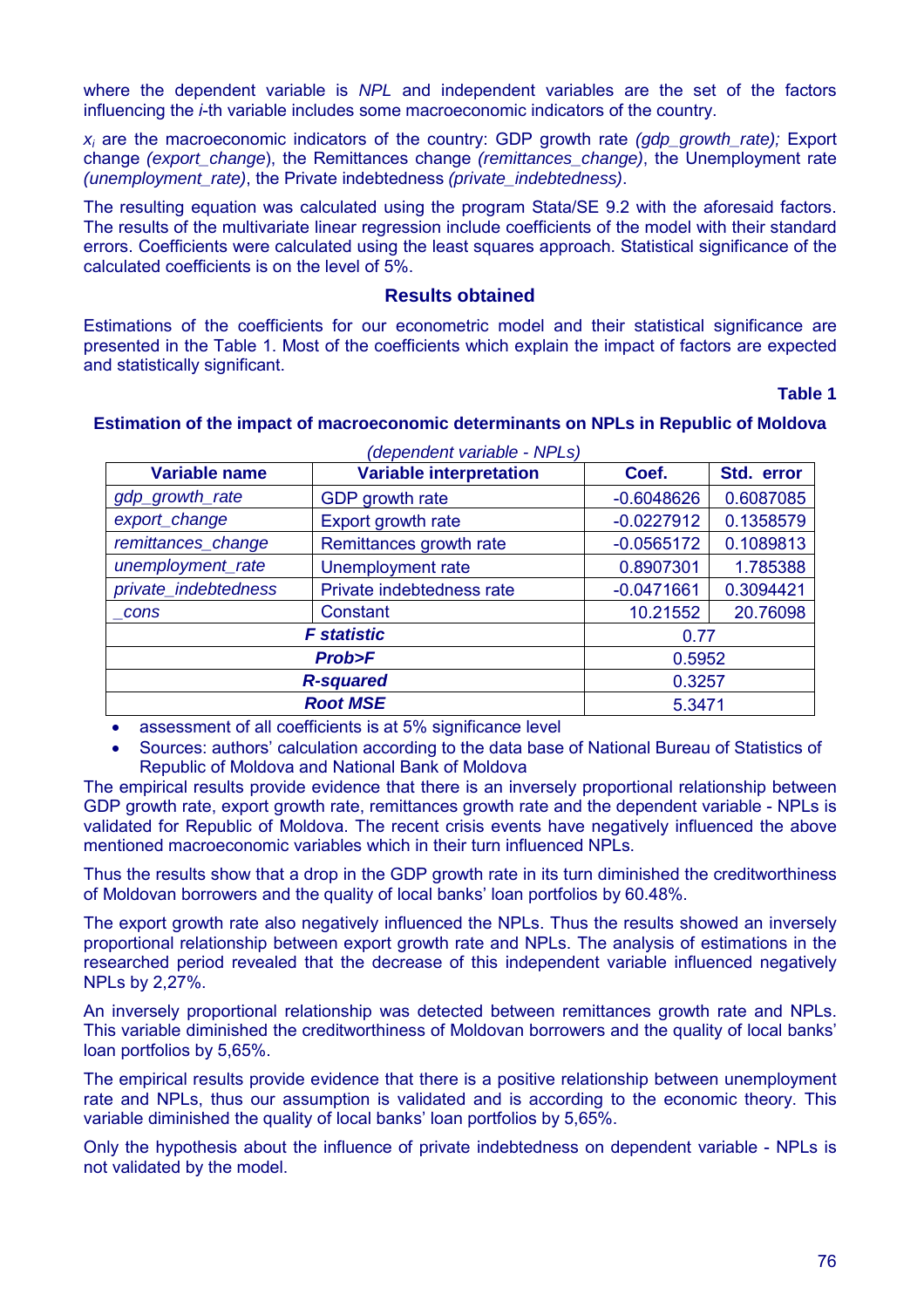The model indicates that the most statistically significant influence on the evolution of NPLs has the unemployment rate. Fig. 1 illustrates the graphical correlation between key macroeconomic variables and non-performing loans in Moldovan banking sector.



**Figure 1. Non-performing loans and key macroeconomic variables correlation** Sources: authors' calculation according to the data base of NBS RM and NBM

# **Conclusions**

The recent economic crisis highlighted the importance of investigating the credit risk in relation with the macroeconomic context. The research hypotheses that there are several macroeconomic factors that have an influence on NPLs ratio were verified. The empirical results provide evidence that the inversely proportional relationship between GDP growth rate, export growth rate, remittances growth rate and the dependent variable - NPLs is validated for Republic of Moldova. The recent crisis events have negatively influenced the above mentioned macroeconomic variables which in their turn influenced NPLs. Only the hypothesis about the influence of private indebtedness on dependent variable - NPLs is not validated.

The research has policy implications results; this means that structural measures and policies are fundamental to stabilize the economy and the banking system. That can be achieved by promoting external competitiveness, increasing productivity, and supporting growth and employment in our country.

Further research could be focused on additional macroeconomic factors that could have an influence on NPLs ratio, because the chosen factors does not explain the total variation of the NPLs measure. Another direction of this research could be oriented on some bank-specific variables such as performance and efficiency indicators with an impact on NPLs ratio.